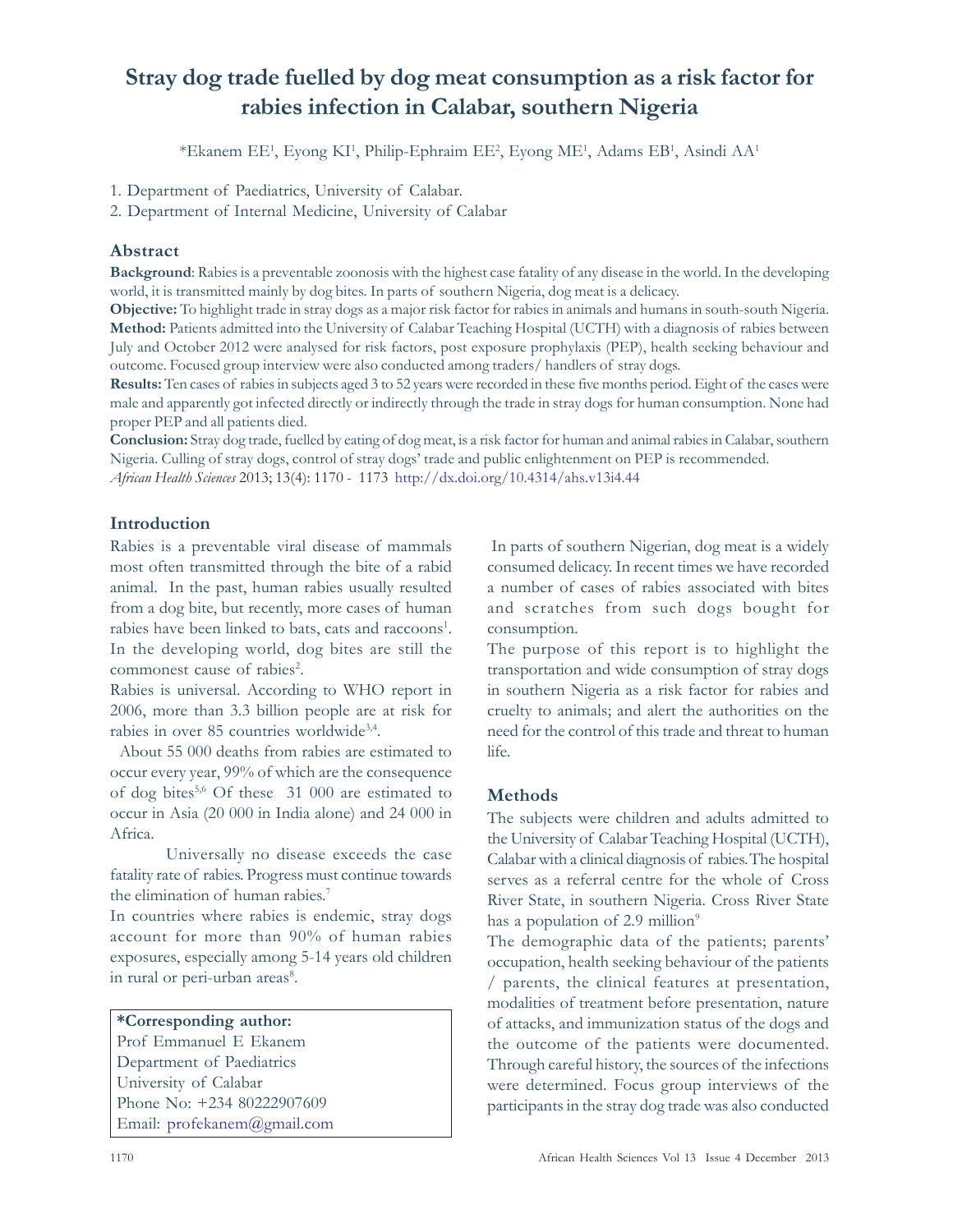to determine the sources of the dogs and their handling.

Each patient was treated with intravenous alimentation, sedation and other supportive measures.

#### Results

Table 1 shows a summary of the features of the ten cases of rabies seen in the UCTH between July and October 2012. Focus group interviews of persons involved in the trade revealed that such dogs are usually stray dogs captured in northern Nigeria mainly Adamawa, Bauchi and Plateau states and transported in large numbers in trucks to the south for consumption.

ones are selected for domestication. These ones often go into fights with the local ones. Others are tied and killed with blows to the head, before being roasted and prepared for eating.

Serial number 1 was bitten by a domesticated dog which suddenly turned violent and was immediately killed and eaten. The father of serial number 3 is a dealer in stray dogs and dog meat and the child was bitten by one of the stray dogs meant for sale. The others were earlier bitten by domesticated dogs which had earlier had fights with stray dogs (serial nos. 2,3, 7 and 8). Serial number 6 was bitten by an unidentified stray dog while serial

| Serial<br>number | Age<br>(years) | <b>Sex</b> | place of first          | modality of treatment<br>before presentation | Incubation<br>period | Clinical symptoms                                  |  |
|------------------|----------------|------------|-------------------------|----------------------------------------------|----------------------|----------------------------------------------------|--|
|                  | $\overline{3}$ | F          | Traditional<br>medicine | Herbal concoction                            | 1 month              | Irrational behaviour<br>Hydrophobia<br>Aerophobia  |  |
| 2                | 5              | M          | Chemist                 | Injections/oral<br>medications               | 1 month              | Irrational behaviour Hydrophobia<br>Aerophobia     |  |
| 3                | $\,$ $\,$      | M          | None                    | Nil                                          | 3 month              | Hydrophobia Aerophobia Muscle<br>spasms, Dysphagia |  |
| 4                | 8              | M          | None                    | Nil                                          | 2 months             | Hydrophobia, Muscle spasms, Muscular<br>pain       |  |
| 5                | 10             | M          | Chemist                 | Oral antibiotics                             | 1 month              | Hydrophobia Aerophobia                             |  |
| 6                | 25             | F          | none                    | Nil                                          | 2 months             | Excessive salivation, Hydrophobia                  |  |
|                  | 25             | M          | Chemist                 | Wound dressing<br>antibiotics                | 3 Months             | Hydrophobia, Barking sounds                        |  |
| 8                | 27             | M          | None                    | Nil                                          | 3 months             | Hydrophobia, muscle spasms, muscular               |  |
|                  |                |            |                         |                                              |                      | pain                                               |  |
| 9                | 40             | M          | None                    | Nil                                          | 3 months             | Hydrophobia, Mutism                                |  |
|                  |                |            |                         |                                              |                      | Aerophobia Headache                                |  |
| 10               | 52             | M          | Chemist                 | Antibiotics                                  | 3 months             | Dyspnoea, Hydrophobia                              |  |

| Table 1: Summary of demographic and clinical features of rabies seen in UCTH |  |  |  |  |
|------------------------------------------------------------------------------|--|--|--|--|
|------------------------------------------------------------------------------|--|--|--|--|

The dealers in dog business seem to be aware of rabies and claimed to have an organ within the dog's abdomen which when eaten, serves as prophylaxis against rabies. They insisted this was a trade secret which could not be revealed.

The traders take measures to circumvent veterinary checks on the way during the transportation of the dogs. Such animals usually arrive from the long distance journey un-fed, exhausted and irritable. Some of the bigger, healthier number 9 and 10 were bitten by stray dogs meant for sale.

Almost all the victims either first presented to chemists shop or to no health facility at all. One first presented to a traditional medicine man. None had post exposure prophylaxis.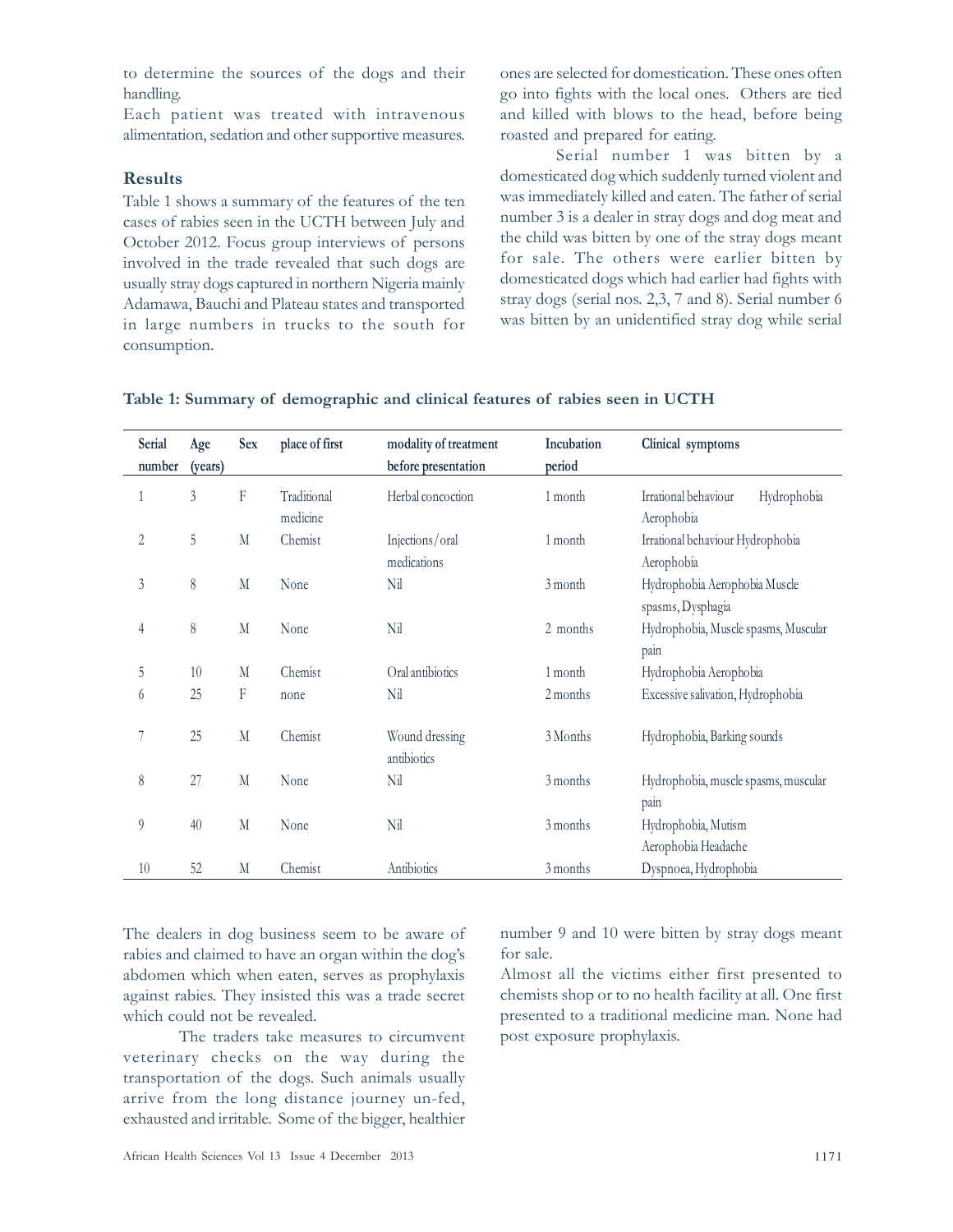## **Discussion**

Rabies is universal with almost uniform mortality. Recently survival rate of 8% has been claimed in the United States. 10

The ten cases of rabies reported within five months in a referral centre which serves a population of only 2.9 million is an epidemic and may represent a tip of the iceberg. The major risk factor for rabies in this series was the widespread trade of stray dogs fuelled by consumption of dog meat as a delicacy. All of the dogs meant for consumption are usually strayed, apparently unimmunized, posing a threat to those involved in the trade. The states in Nigeria from where these dogs are captured are known to be endemic for rabies from dog bites. 11,12 Rabies could easily have entered the food chain in Cross River State from these sources. The prophylaxis claimed by the dealers is obviously spurious.

Since this trade is usually carried out within or near living quarters, children are also exposed.

The preponderance of males in this study may be a reflection of the fact that the trade is carried out almost exclusively by males. Male children are also more adventurous and therefore more likely to encounter these animals.

The study also observed poor health seeking behaviour in all the subjects.

Six of the ten cases reported did not present to any health care facility following the bites, while the other four visited patent medicine stores and drug vendors for first aid.

Post exposure prophylaxis with anti-rabies vaccine is the major preventive measure against rabies following a bite by a rabid animal.<sup>13</sup>

None of the victims had prophylaxis, as none presented to an appropriate health facility until the onset of symptoms. It is also obvious that the patients/parents had no knowledge of the implication of such bites or the appropriate prophylaxis.

In our environment, roadside chemists play major roles in health care as they are closer to the people, cheaper and poorly regulated. These chemists have no formal training and learn by apprenticeship with older chemists. It is evident that they either do not know the significance of bites by stray dogs and/or the proper post exposure prophylaxis.

In addition, the capture of dogs and transportation for several hours in congested trucks without food or water, and killing with blows to the head amount to cruelty to animals and should not be tolerated. However the practice is wide spread and deeply rooted and would not be easily eliminated.

## **Conclusion**

Trade in stray dogs, fuelled by consumption of dog meat as a delicacy, is a major risk factor for exposure to rabies in our environment. Poor health seeking behaviour and inappropriate post-exposure prophylaxis lead to clinical disease which is uniformly fatal.

### Recommendations

It is recommended that stray dogs be culled in this and similar environment. The inspection of premises to ascertain the immunization status of dogs, which used to be a standard practice in Nigeria, should be re-introduced for reason of human and animal safety. This trade in stray dogs should be regulated. It is important to also make known to the public, through all available mass media outlets, the significance of bites by stray dogs and the need and place for proper post-exposure prophylaxis.

Post exposure vaccine for rabies should be considered for persons and families of participants in dog meat business. The vaccine by intradermal route has been proven to be economical, safe and immunogenic in populations of rabies endemic areas. The immunity produced by three-dose series is longlasting. 14

## Acknowledgement

We are grateful to the nurses and resident doctors who participated in the management of these children. We are also grateful to the traders who were willing to give us information.

#### Limitations of the study

The practice of killing and eating dogs when they bite has made it impossible to obtain the dogs brain for confirmation of rabies. Also all the cases were diagnosed clinically without laboratory confirmation. However the clinical features of rabies are unmistakable.

Secondly, the well-known resistance to autopsy examination made it impossible for us to examine the victims' brains; however, the clinical features were clear enough for the diagnosis of rabies.